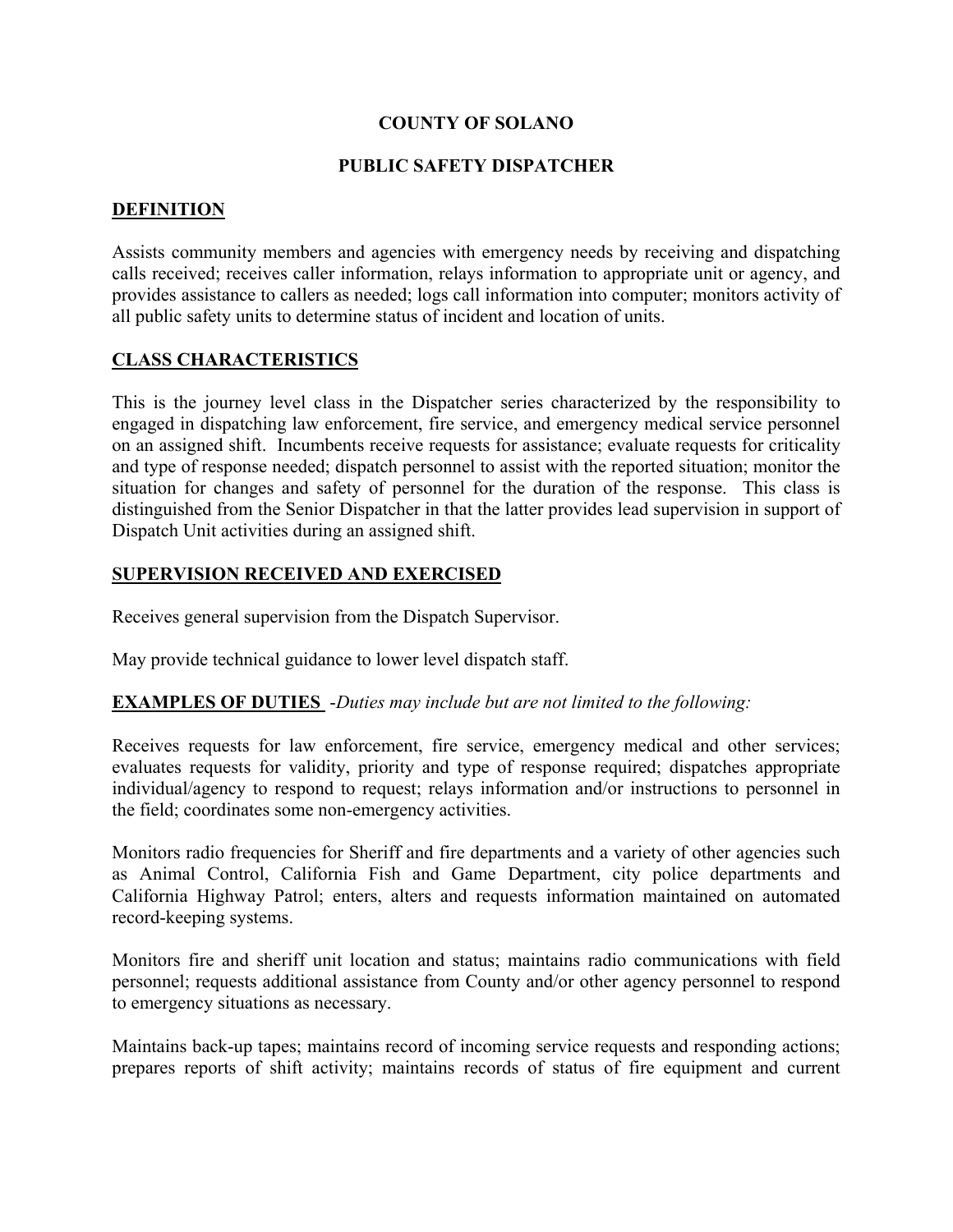County map books; prepares various citizens requests; prepares and maintains related administrative reports.

Refer calls to appropriate agencies; may provide general information to the public; may assist in training new dispatchers.

# **JOB RELATED AND ESSENTIAL QUALIFICATIONS**

## **Knowledge of:**

Law enforcement techniques and procedures.

Techniques and effective methods of handling difficult public contacts.

Operation of radio and related dispatching equipment and systems.

Law enforcement terminology and code systems.

Emergency services in Solano County.

Map reading.

Automated record-keeping systems.

#### **Skills to:**

Utilize basic office equipment, computer, phone and radio dispatch equipment and automated record-keeping systems.

#### **Ability to:**

Interpret and apply laws, regulations and policies governing dispatch program operations.

Dispatch law enforcement and emergency service personnel.

Make decisions and independent judgments.

Establish, maintain, and foster positive and harmonious working relationships with those contacted in the course of work.

Communicate effectively and deal firmly with people of diverse socio-economic backgrounds and temperaments; demonstrate tact and diplomacy.

Determine the appropriate course of action in emergency or stressful situations.

Refer callers to other emergency services.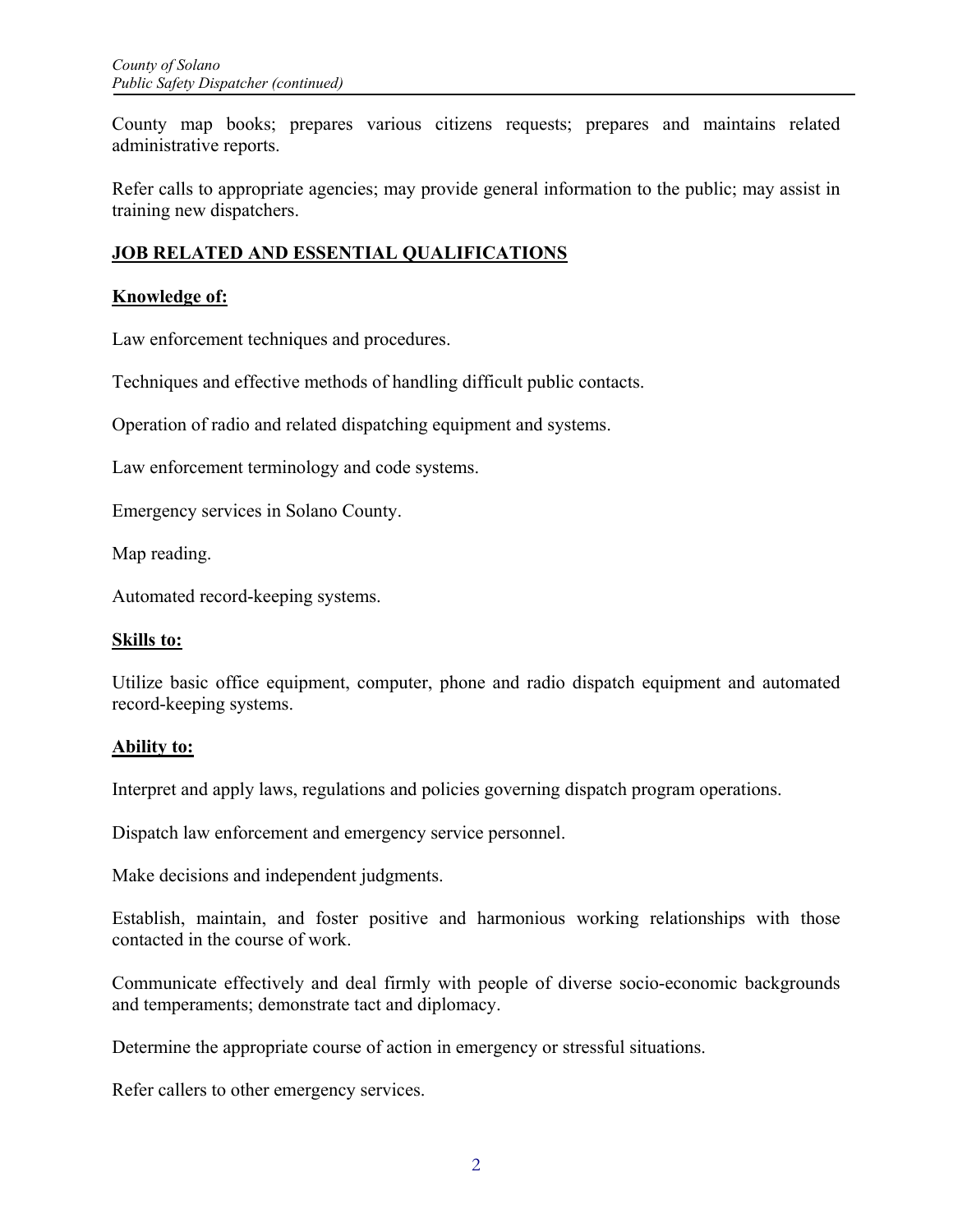Draw logical conclusions and make appropriate recommendations.

Maintain accurate records and document actions taken; use automated record-keeping systems.

Interview people to discover information pertinent to the reported emergency situation.

Organize and prioritize work assignments.

Research regulations, procedures and/or technical reference materials.

Make referrals to local and regional providers of social, medical and/or other specialized services.

Project consequences of decisions.

Maintain confidentiality of information.

Recall detailed information.

Implement specific procedural steps quickly and accurately.

Monitor a variety of emergency situations at the same time.

Work under pressure.

Monitor and/or operate multi-line telephones, radio equipment, intercoms and alarm systems.

#### **Experience and Education/Training**

#### **Experience:**

One year of emergency service dispatching which included responsibility for dispatching for law enforcement or fire services.

#### **Education/Training:**

High school diploma or equivalent.

#### **SPECIAL REQUIREMENTS**

A net keyboard typing speed of 40 WPM is required.

# **SUPPLEMENTAL INFORMATION**